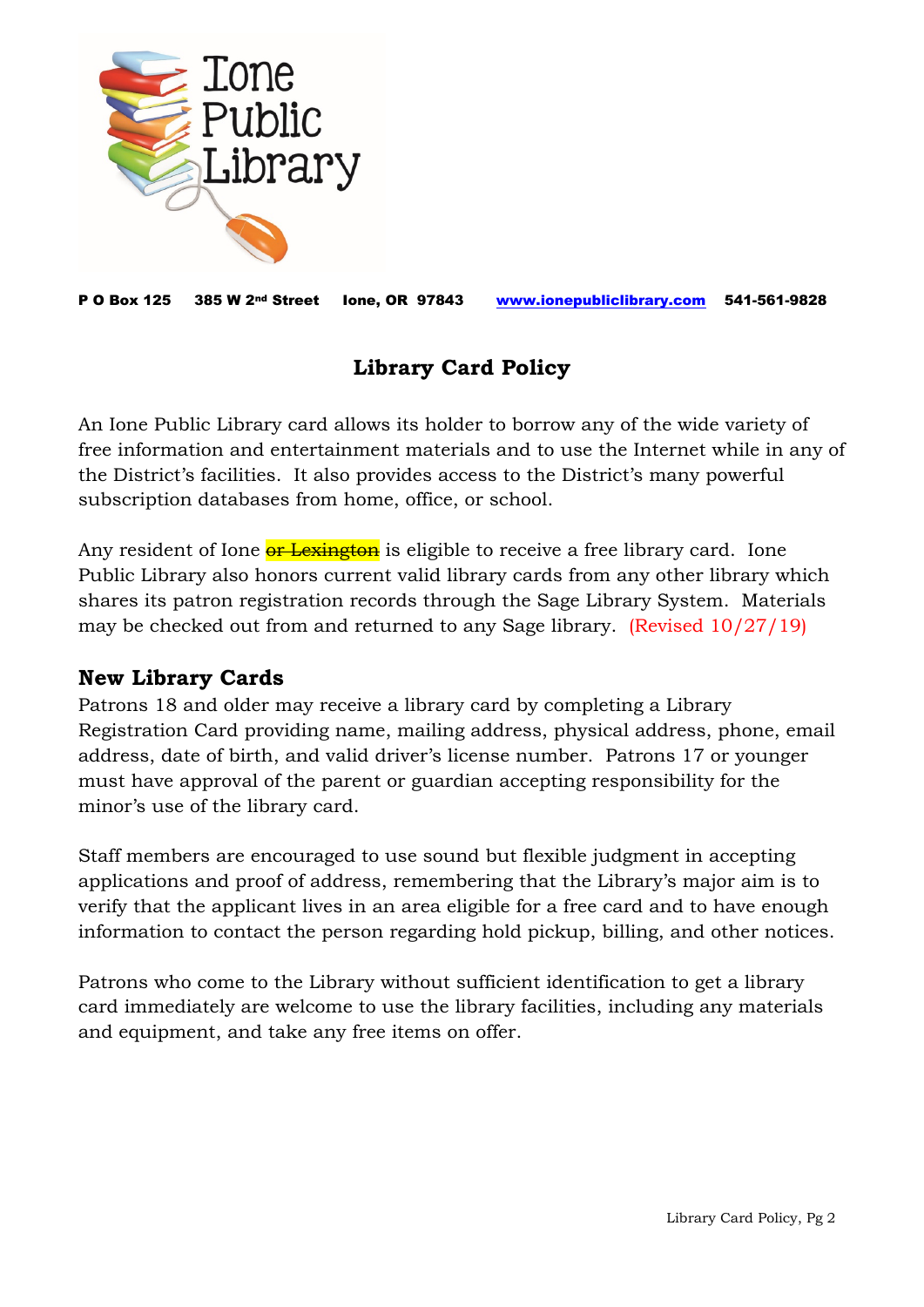# **Restrictions and Responsibilities**

Library cards are not transferable; each patron must have his/her own card to check out materials and must show the card in person at the time of checkout. If doing business by phone or electronically, they must provide the barcode number. Exceptions to this policy may be made for the occasional forgotten library cards, provided that the patron offers a valid photo ID or is able to answer questions about the information on the account. In exceptional circumstances, a patron may authorize any person to use his/her card at the discretion of the librarian.

# **Temporary/Non-Resident Cards**

Temporary or non-resident cards may be issued to individuals who are temporary residents or do not have a valid library card from another Sage library. Such cards have the same identification requirements as regular cards. The temporary cards expire at the time the individual expects to leave the area or in one year; whichever comes first. There is  $\frac{1}{10}$  a fee of \$25 for a temporary or non-resident card. (Revised 10/27/19)

### **Loan Periods**

The loan period for all circulating materials, except museum passes, is three weeks. Museum passes check out for a week. Patrons may renew materials by contacting the library in person, by phone, by email, or online. Items may be renewed at any Sage library. An item may not be renewed if another person is waiting for it, if it has already been renewed twice, or if the patron has been billed for the item.

### **Item Limits**

To help optimize availability of the collection to the public, the Library limits the total number of items that can be checked out at the same time on a card to 15, including a maximum of 2 DVDs. (Revised 9/24/18)

Because holds and interlibrary loan requests are labor-intensive services, patrons are also limited to the following:

- 9 outstanding holds within the Sage Library System
- 6 outstanding Out-of-Sage interlibrary loan requests

Other requests beyond the limit may be negotiated.

#### **Fine and Fees**

Materials that are kept beyond their due date will not incur overdue charges. The loan duration is 3 weeks with two renewals if there are no hold requests on the item. If the item is not returned, the patron will be contacted and asked to return the item. If the item is not returned in 45 days the patron will be charged a fee for the replacement of the item. There is a three-day grace period on all items during which fines will not be charged. After three days, however, fines from the grace periods will be incurred. Fines are \$ .20/day, \$5 per item maximum.